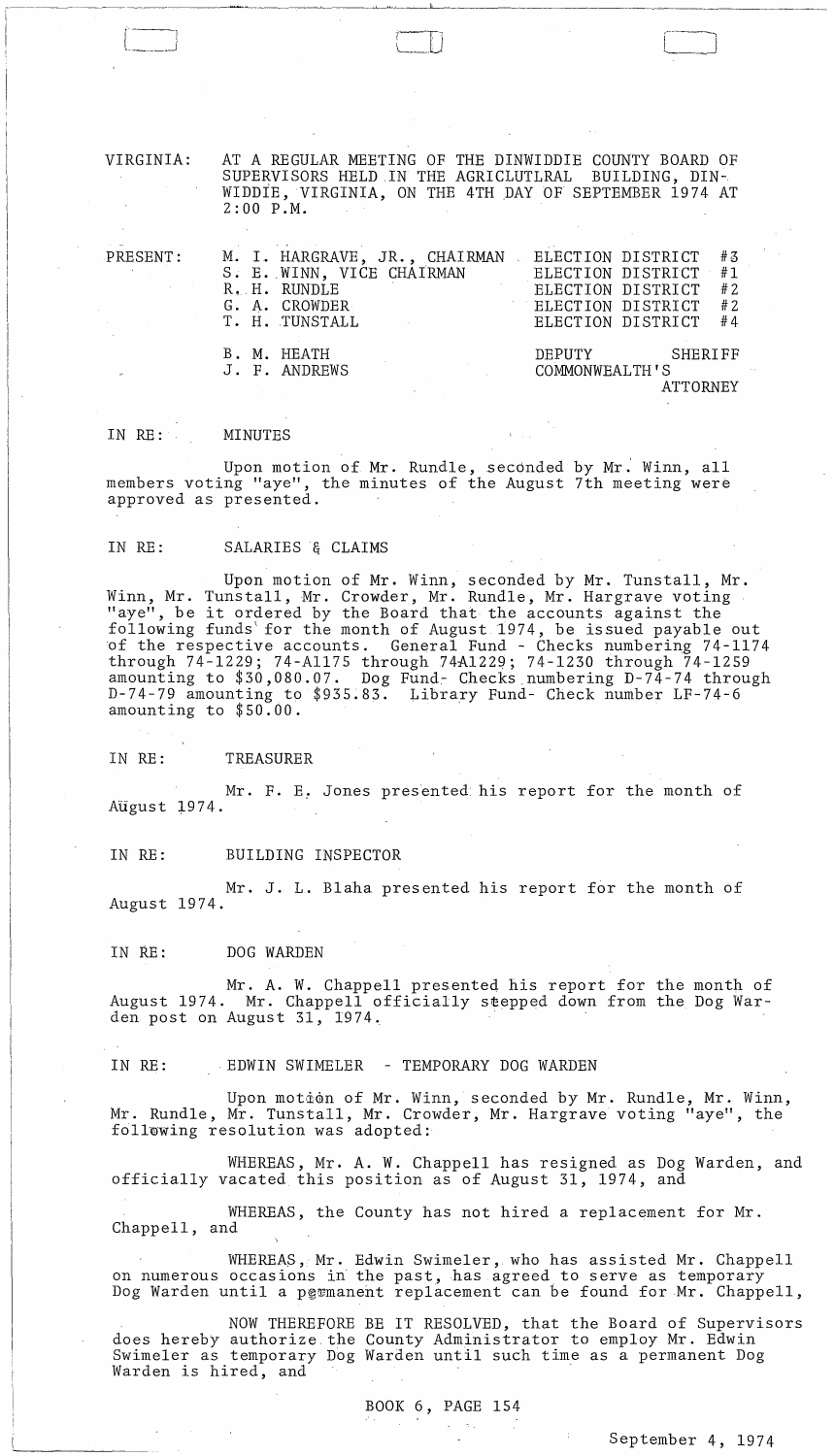BE IT FURTHER RESOLVED that the salary for Mr. Swimeler is set at the rate of \$500.00 per month.

#### IN RE: EXPANSION OOF SOCIAL SERVICES BOARD

Upon motion of Mr. Winn, seconded by Mr. Tunstall, all members voting "aye", the following resolution was adopted:

WHEREAS, Mrs. King B. Talley, Director Department of Social Services has requested the Board expand the Department of Social Services Board from 3 to 5 members.

WHEREAS, the Board of Supervisors believes the County would be better informed and better represented by expanding the Board from 3 to 5 members,

NOW THEREFORE BE IT RESOLVED that the Dinwiddie County Board of Supervisors hereby increases the Department of Social Services Board from 3 to 5 members.

IN RE: SALE OF SCHOOL BOARD LAND DR. C. C. ASHBY

Upon motion of Mr. Winn, seconded by Mr. Tunstall, Mr. Winn, Mr. Tunstall, Mr. Crowder, Mr. Rundle, Mr. Hargrave voting "aye", the following resolution was adopted:

WHEREAS, Dr. C. C. Ashby desires to purchase from the Dinwiddie County School Board .274 acressof land, located generally at the northeast corner of the Intersection of Route 703 and U. S. Route 1, and more particularly located to the rear of Dr. C. C. Ashby's office, the Dinwiddie Super Market and the Federal Project's building, bordered on the north by S. E. Bishop, on the east by Donald Marsh, on the south by the Dinwiddie County School Board and on the west by the Dinwiddie County School Board, Preston S. Cleaton, and<br>Mrs. J. S. Major, and S. Major, and

WHEREAS, the Dinwiddie County School Board has approved the sale of this property at the rate of \$2,000.00 per acre.

NOW THEREFORE BE IT RESOLVED by the Dinwiddie County Board of Supervisors, that the sale of this parcel of land by the Dinwiddie County School Board to Dr. C. C. Ashby at the rate of \$2,000.00 per acre is approved in accordance with Section 15.1-262 of the Code of Virginia as amended.

#### IN RE: WORK STUDY PROGRAM

Upon motion of Mr. Rundle, seconded by Mr. Winn, Mr. Rundle, Mr. Winn, Mr. Crowder, Mr. Tunstall, Mr. Hargrave voting "aye", the following resolution was adopted:

WHEREAS, the Work Study Prggram provided by the Dinwiddie County School Board has proved very successful in the past, and

WHEREAS, the Dinwiddie County School Board would like to again participate in this program, and

WHEREAS, the amount requested from the State Board of Education is \$14,000.00, and

WHEREAS, the County's portion of this \$14,000.00 would be 20% or \$2,800.00.

NOW THEREFORE BE IT RESOLVED BY THE DINWIDDIE COUNTY BOARD OF SUPERVISORS, that they hereby authorize the Dinwiddie County School Board to participate in the Work Study Program and agreed to appropriate \$2,800.00 as the County's portion of the expense of this work study program.

## IN RE: SUPERINTENDENT SCHOOLS

ومصطلات لمعان

المساريب

Wr. T. W. Newsom advised the Board that as of Wednesday afternoon, September 4th the enrollment in the Dinwiddie County School system was 5313. He advised the Board that the opening of school had gone very smoothly.

**Superior Strate** 

 $\sim$ 

 $\omega$  ,  $\omega$  ,  $\omega$  ,  $\omega_{\rm s}$ 

 $\sim 10$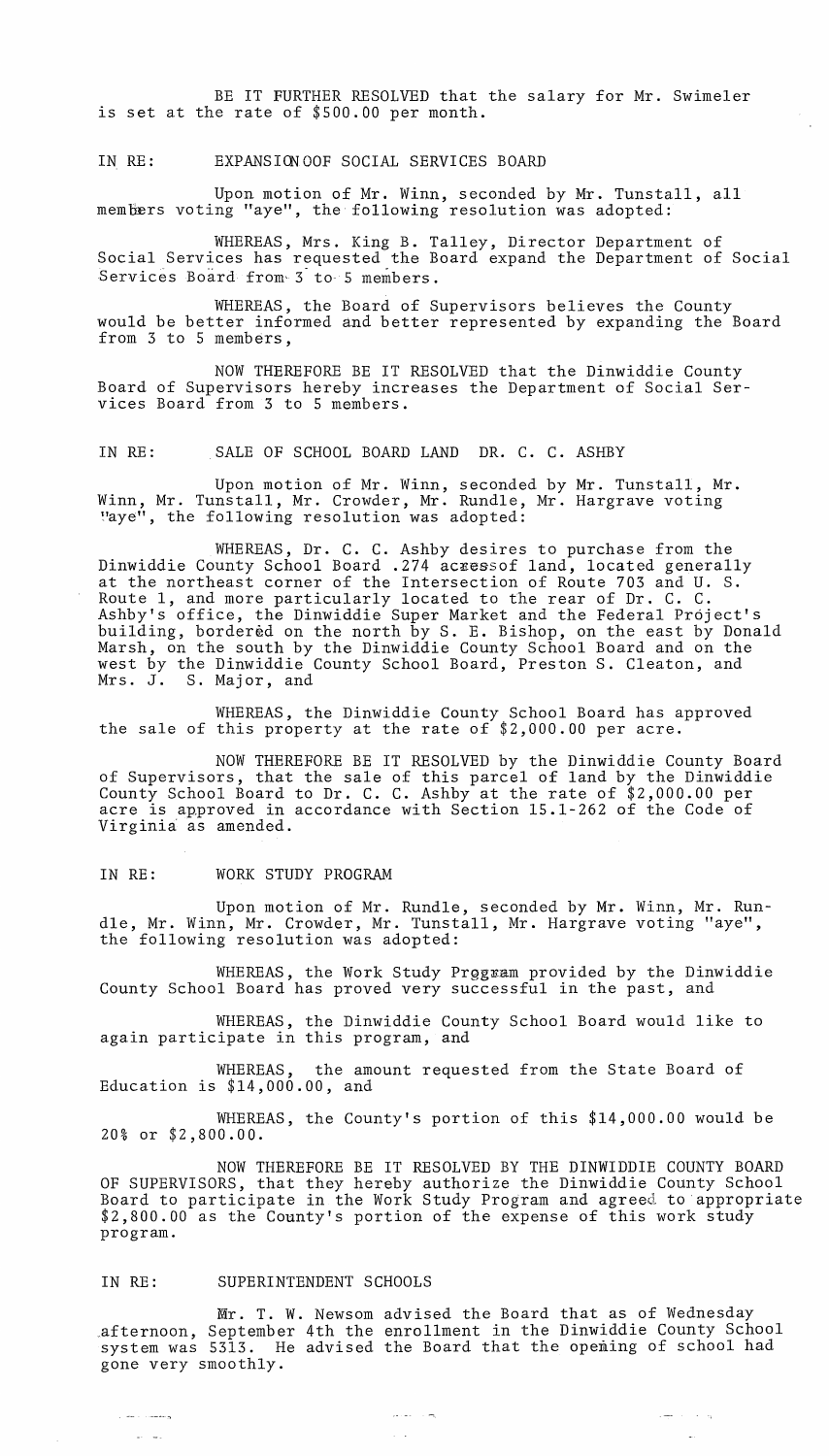IN RE: THE ESTABLISHMENT OF THE RICHMOND CRATER CONSOTRIUM

Upon motion of Mr. Rundle, seconded by Mr. Tunstall, Mr. Rundle, Mr. Tunstall, Mr. Crowder, Mr. Winn, Mr. Hargrave voting "aye", the following resolution was adopted:

WHEREAS, pursuant to Section 208 of the Federal Water Polution Control Act Amendments of 1972, P.L. 92-500 (hereinafter called "The Act"), the Administrator of the United State Environmental Protection Agency has by regulation published guidelines for the identification of those areas which, as a result of urban-industrial concentrations or other factors, have substantial water quality control problems (40 CRF Part 126); and

WHEREAS, the RICHMOND-CRATER area (hereinafter called "The Area") satisfies the criteria contained in the Act and guidelines and designation of the area pursuant to Section 208 and those guidelines is desirable; and

WHEREAS, the affected general purpose units of local government within the problem area have shown their intent, through formally adopted resolutions, to join together in the planning process to develop and implement a plan which will result in a coordinated waste treatment management system for the area; and

WHEREAS, such planning process and waste treatment management system is a necessary and significant measure to control present point and non-point sources of water pollution and to guide and regulate future development and growth in the area which may affect water quality, in order to prevent, abate and solve existing and potential substantial water quality control problems;

NOW, THEREFORE, BE IT RESOLVED, that the Dinwiddie County Board of Supervisors, subject to the adoption of concurring resolu-<br>tionsbby the governing bodies of jurisdictions within Planning District 15 and 19, whose total population represent at least 90 percent of that of the Area, consents to the Richmond-Crater Compact Sections relating to the establishment of the Richmond-Crater Consortium.

APPOINTMENT OF MEMBER TO CONSORTIUM BOARD IN RE:

Upon motion of Mr. Winn, seconded by Mr. Rundle, Mr. Winn, Mr. Rundle, Mr. Crowder, Mr. Tunstall voting "aye", Mr. Hargrave abstained, Mr. M. T. Hargrave, Jr., was appointed to the Richmond Crater Consortium Board.

#### IN RE: AREA AGENCY ON AGING

Upon motion of Mr. Winn, seconded by Mr. Tunstall, Mr. Winn, Mr. Tunstall, Mr. Rundle, Mr. Hargrave voting "aye", Mr. Crowder "nay", the following resolution was adopted:

WHEREAS, the Crater District Senior Citizens Committee, has recommended to the Crater Planning District Commission that its member local governments establish the Crater District Seniors Agency, and

WHEREAS, Mrs. H. M. C. Barrow, the Board's representative on the Senior Citizens Committee has, after a thorough research, recommended to the Board that they establish the Crater District Seniors Agency with the understanding that it be monitored very closely for two years to determine its benefit to the County, and

WHEREAS, Mr. Henry Urquhart, community resources planner for the Crater Planning District Commission has presented to the Board detailed information on the objectives of the Crater District Seniors<br>Agency, and recommended its establishment by the Board of Supervisors, and

# BOOK 6, PAGE 155

 $\mathcal{A}^{\mathrm{c}}$  and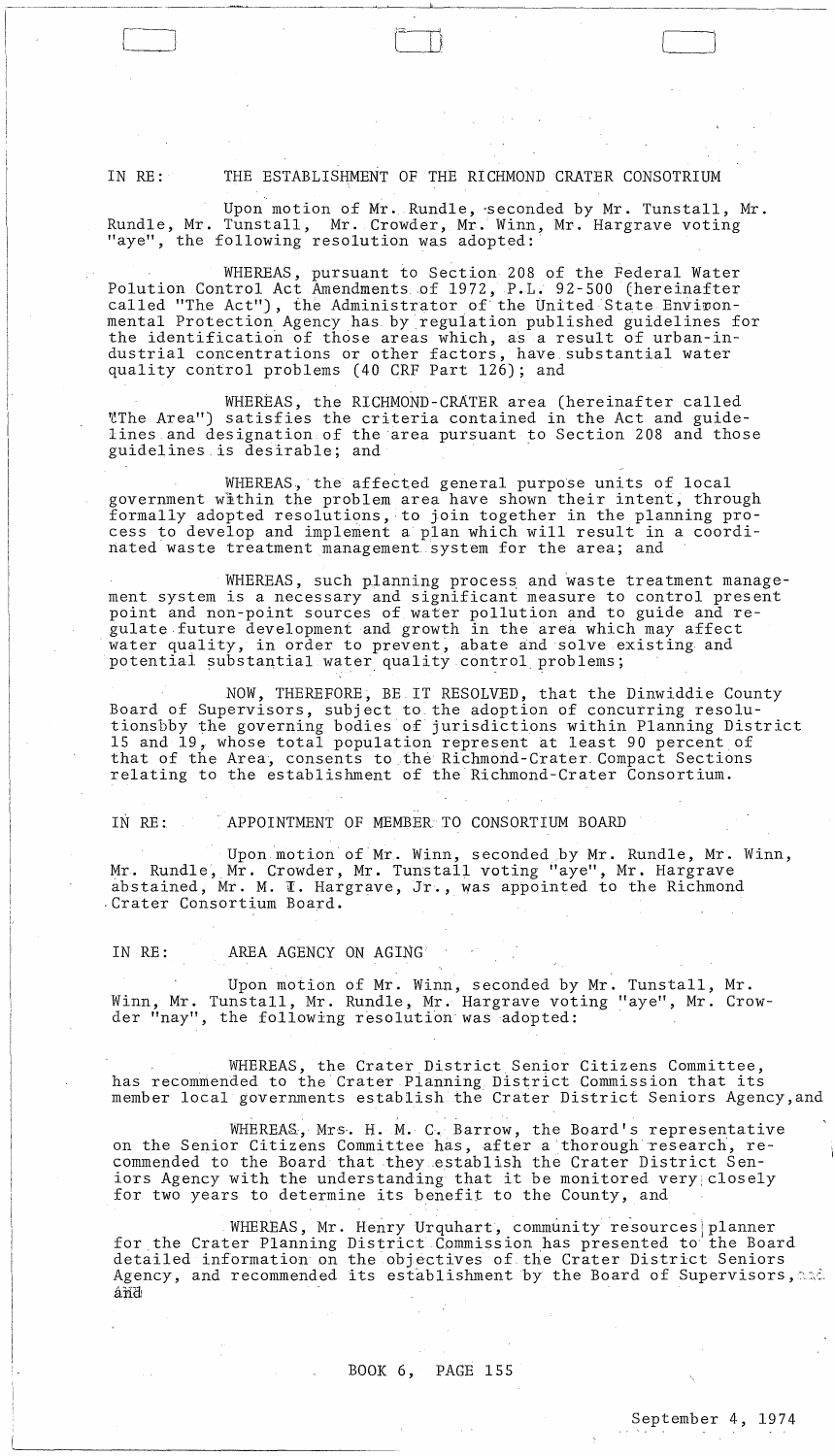WHEREAS, each local governing body shall retain full authority to approve any plan or program effecting its jurisdiction,

NOW THEREFORE BE IT RESOLVED, that the Dinwiddie County Board of Supervisors concurs in the establishment of the Crater District Senior's Agency to be the public agency of aging which, under the provisions of .the joint exercise of powers act of the Code of Virginia, shall have responsibility for planning and implementing programs for Seniors in the District.

#### IN RE: VIRGINIA DEPARTMENT OF HIGHWAYS

Mr. Winn asked Mr. B. C. Medlock, assistant resident engineer, if there was any possibility of paving Route 683. Mr. Medlock stated he thought that this was three to four years away, but he would check his records at his office and advise Mr. Winn of its status.

#### IN RE: 1974-75 SECONDARY HIGHWAY BUDGET

Upon motion of Mr. Winn, seconded by Mr. Rundle, Mr. Winn, Mr. Rundle, Mr. Crowder, Mr. Tunstall, Mr. Hargrave voting "aye", the 1974-75 Commonwealth of Virginia Department of Highways Secondary System Budget totaling \$1,242,317.00 was approved.

### IN RE: INTRODUCTION OF TARGET RANGE APPLICATION - CLYDE E. HARRIS

The County Administrator advised the Board that Mr. Clyde E. Harris has applied for permission to operate a target range in Dinwiddie County. In accordance with Chapter 14 of the Dinwiddie County Code, the Board shall grant or deny its approval of a particular target or shooting range by proper resolution not less than 28 days from the date of presentation of the application thereof·to the Board. This request will be placed upon the October 2nd Board agenda.

### IN RE: TRAILER ORDINANCES

Before the Chairman had an opportunity to begin the public hearing on the trailer ordinances, Mrs. Carolyn Batson asked that the Board postpone the public hearings until a night meeting because there was a large number of people that desired to appear before the Board and make their feelings known. The Chairman asked the other people in attendance if they agreed with Mrs. Batson's request and they stated that it was agreeable for the Board to postpone the public hearing.

Upon motion of Mr. Winn, seconded by Mr. Crowder, Mr. Winn, Mr. Crowder, Mr. Tunstall, Mr. Rundle, Mr. Hargrave voting "aye", the public hearing on the three trailer ordinances scheduled for this meeting, September 4, 1974, was postponed and the County Administrator was instructed to advertise these three trailer ordinances for a public hearing at a night meeting later in the year.

## IN RE: EXTENSION OF HOURS TO SELL BEER IN THE COUNTY

Mr. James F. Andrews, Commonwealth's Attorney advised the Board that he had received a letter from Mr. W. B. Wilkerson, Secretary of the. Department of Alcholic and Beverage Control Board rejecting the County's request to extend the sale of beer from 12 to 1 o'clock during daylight saving hours. Mr. M. L. Kitchen and Mr. Gene Wilson had been advised of their decision.

## IN RE: EXECUTIVE SESSION AND RETURN TO PUBLIC SESSION

Upon motion of Mr. Winn, seconded by Mr. Rundle, Mr. Winn, Mr. Rundle, Mr. Crowder, Mr. Tunstall, Mr. Hargrave voting "aye", the Board of Supervisors moved into executive session to discuss legal and personnel matters at 4:35 P.M. The Board of Supervisors returned to public session at 7:00 P.M.

> الموارد والمست  $\omega_{\rm{max}}$

 $\frac{1}{\sqrt{2}}\left( \frac{1}{\sqrt{2}}\right) =\frac{1}{\sqrt{2}}\left( \frac{1}{\sqrt{2}}\right)$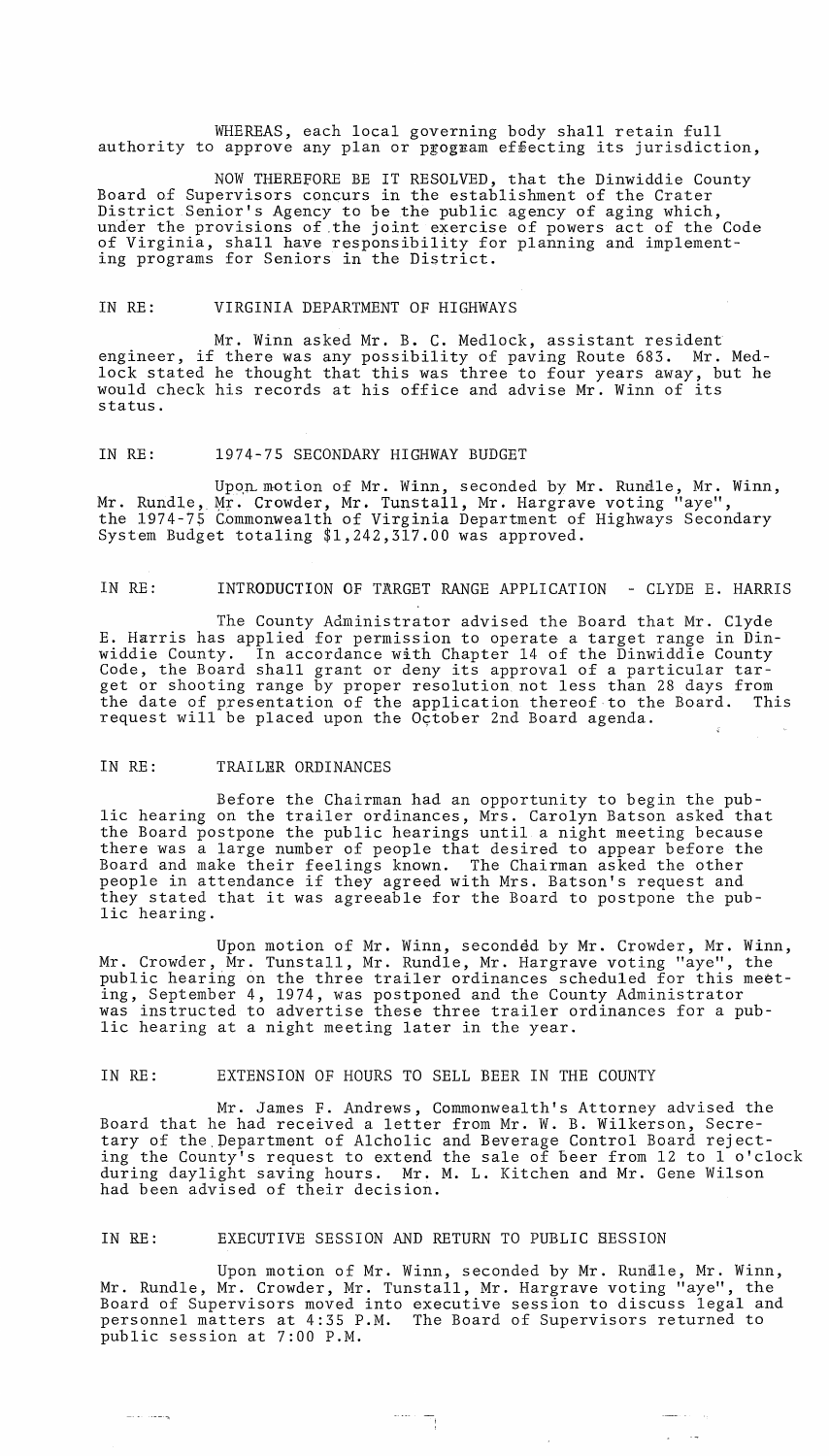# IN RE: FURNITURE FOR MAGISTRATES OFFICE

Upon motion of Mr. Winn, seconded by Mr. Tunstall, Mr. Winn, Mr. Tunstall, Mr. Crowder, Mr. Rundle, Mr. Hargrave voting "aye", the following resolution was adopted:

 $\overline{\mathbb{CD}}$ 

WHEREAS, Mr. Sol Landsman, Chief Magistrate, had presented to the Board the following list of furniture: a double pedestal desk 48" x 38" with lock; a table 60" x 30"; one arm swival desk chair; 6 straight back office chairs; one standard typewriter; one typewriter stand with casters; one standard size four draw filing cabinet; two waste baskets; one desk lamp and one coat rack or valet, and

WHEREAS, the County Administrator advised the Board that he had discussed with the Sheriff the possibility of the magistrates using a portion of the sheriff's office to conduct their business, and

WHEREAS, the Sheriff gave his approval to the magistrate's office being located in his secretary's office, and

WHEREAS, the County Administrator and the Sheriff were of the opinion that one additional desk and chair would satisfy the needs of the magistrate's office.

NOW THEREFORE BE IT RESOLVED, that the Dinwiddie County Board·of Supervisors authorizes the County Administrator to purchase one desk and one chair to be placed in the sheriff's secretary's office for' the use of the magistrates.

IN RE: OPTIONS ON PROPERTY SURROUNDING COURTHOUSE PROPERTY

Upon motion of Mr. Rundle, seconded by Mr. Winn, Mr. Rundle, Mr. Winn, Mr. Crowder, Mr. Tunstall, Mr. Hargrave voting "aye", the following resolution was adopted:

WHEREAS, the Board of Supervisors has instructed the County Administrator to secure options on the property that the County is considering for the expansion of Courthouse facilities, and

WHEREAS, the County Administrator stated that he has contacted the law firm of Lewis & Lewis and they,have agreed to assist him in securing these options.

NOW THEREFORE BE IT RESOLVED, that the Dinwiddie County Board of, Supervisors 'authorizes the County Administrator and the law firm of Lewis & Lewis to proceed with the securing of options on the land parcels being considered by the Board of Supervisors to be purchased for the expansion of Courthouse facilities.

# IN RE: THE POSITION OF DOG WARDEN

Upon motion of Mr. Tunstall, seconded by Mr. Winn, all members voting "aye", the County Administrator was instructed to advertise the position of dog warden.

### IN RE: DOG POUND

 $\mathcal{O}(\mathcal{E}^{\mathcal{A}}_{\mathcal{A}})$  , where  $\mathcal{E}$ 

Upon motion of Mr. Winn, seconded by Mr. Tunstall, all members voting "aye", the County Administrator was instructed to ha~e plans drawn for a dog pound and work with'Mr. James **L.** Blaha and Mr. John Loftis in securing bids from sub-contractors on constructing this dog pound.

## NOOK 6, PAGE 156